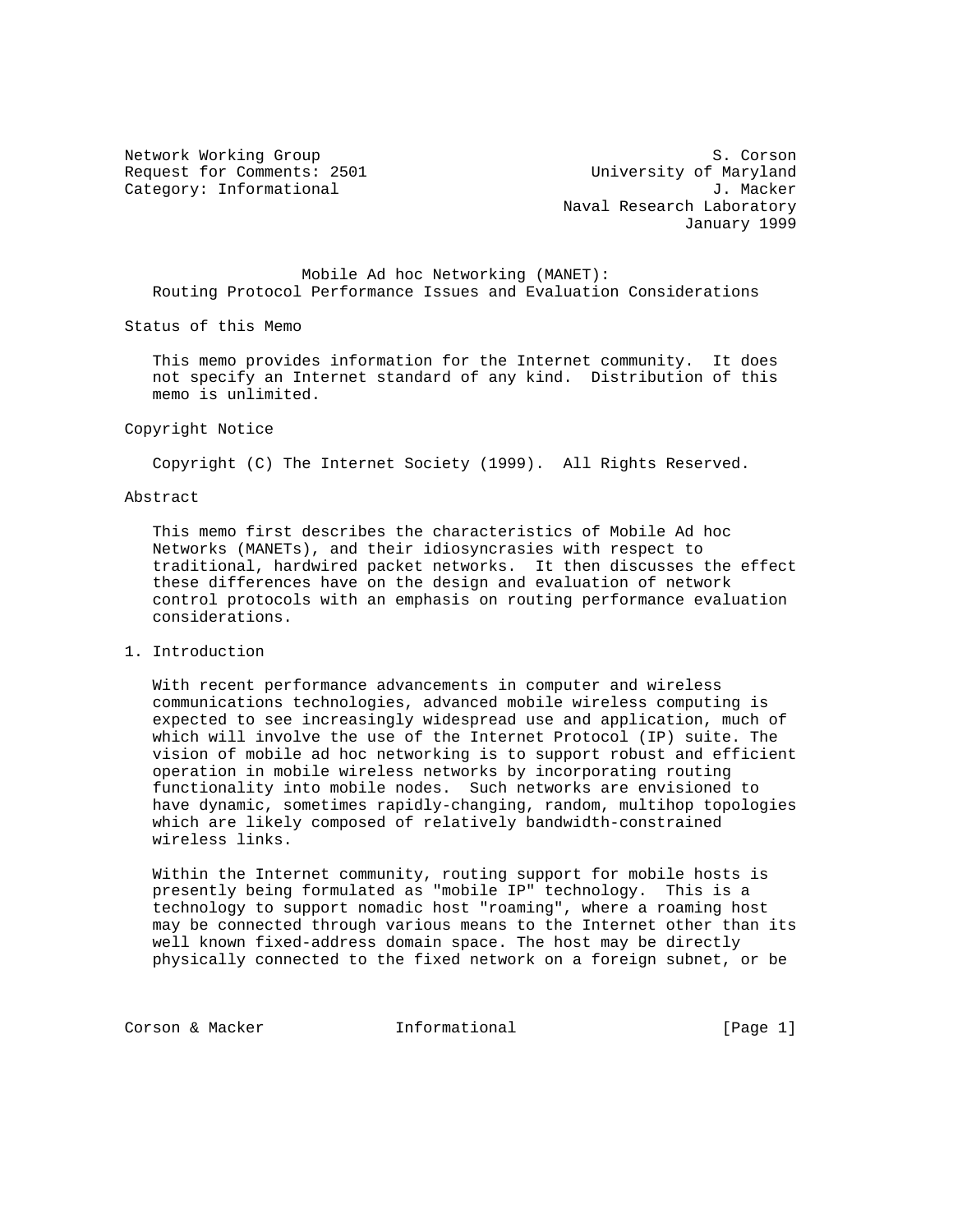connected via a wireless link, dial-up line, etc. Supporting this form of host mobility (or nomadicity) requires address management, protocol interoperability enhancements and the like, but core network functions such as hop-by-hop routing still presently rely upon pre existing routing protocols operating within the fixed network. In contrast, the goal of mobile ad hoc networking is to extend mobility into the realm of autonomous, mobile, wireless domains, where a set of nodes--which may be combined routers and hosts--themselves form the network routing infrastructure in an ad hoc fashion.

### 2. Applications

 The technology of Mobile Ad hoc Networking is somewhat synonymous with Mobile Packet Radio Networking (a term coined via during early military research in the 70's and 80's), Mobile Mesh Networking (a term that appeared in an article in The Economist regarding the structure of future military networks) and Mobile, Multihop, Wireless Networking (perhaps the most accurate term, although a bit cumbersome).

 There is current and future need for dynamic ad hoc networking technology. The emerging field of mobile and nomadic computing, with its current emphasis on mobile IP operation, should gradually broaden and require highly-adaptive mobile networking technology to effectively manage multihop, ad hoc network clusters which can operate autonomously or, more than likely, be attached at some point(s) to the fixed Internet.

 Some applications of MANET technology could include industrial and commercial applications involving cooperative mobile data exchange. In addition, mesh-based mobile networks can be operated as robust, inexpensive alternatives or enhancements to cell-based mobile network infrastructures. There are also existing and future military networking requirements for robust, IP-compliant data services within mobile wireless communication networks [1]--many of these networks consist of highly-dynamic autonomous topology segments. Also, the developing technologies of "wearable" computing and communications may provide applications for MANET technology. When properly combined with satellite-based information delivery, MANET technology can provide an extremely flexible method for establishing communications for fire/safety/rescue operations or other scenarios requiring rapidly-deployable communications with survivable, efficient dynamic networking. There are likely other applications for MANET technology which are not presently realized or envisioned by the authors. It is, simply put, improved IP-based networking technology for dynamic, autonomous wireless networks.

Corson & Macker **Informational** [Page 2]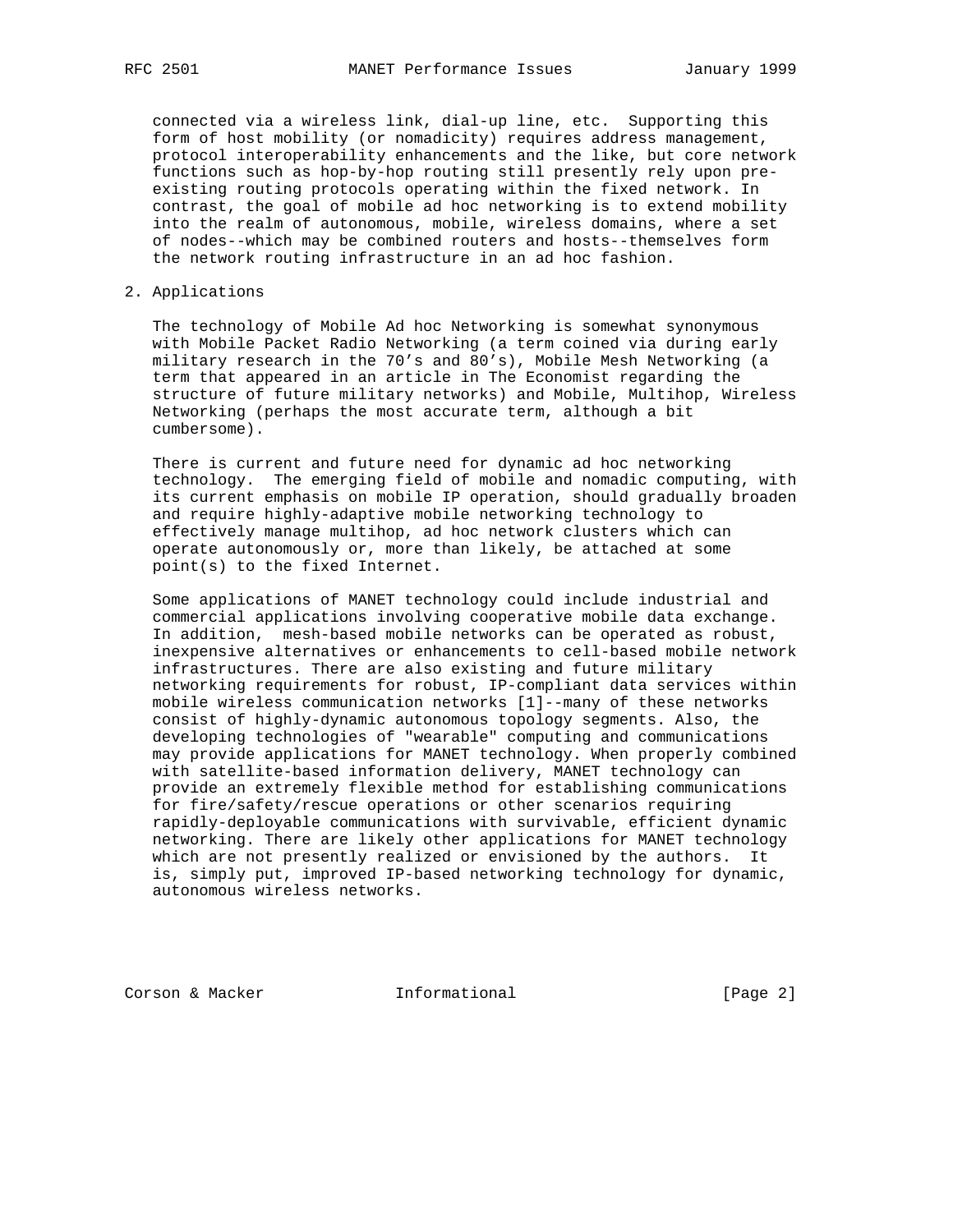# 3. Characteristics of MANETs

 A MANET consists of mobile platforms (e.g., a router with multiple hosts and wireless communications devices)--herein simply referred to as "nodes"--which are free to move about arbitrarily. The nodes may be located in or on airplanes, ships, trucks, cars, perhaps even on people or very small devices, and there may be multiple hosts per router. A MANET is an autonomous system of mobile nodes. The system may operate in isolation, or may have gateways to and interface with a fixed network. In the latter operational mode, it is typically envisioned to operate as a "stub" network connecting to a fixed internetwork. Stub networks carry traffic originating at and/or destined for internal nodes, but do not permit exogenous traffic to "transit" through the stub network.

 MANET nodes are equipped with wireless transmitters and receivers using antennas which may be omnidirectional (broadcast), highly directional (point-to-point), possibly steerable, or some combination thereof. At a given point in time, depending on the nodes' positions and their transmitter and receiver coverage patterns, transmission power levels and co-channel interference levels, a wireless connectivity in the form of a random, multihop graph or "ad hoc" network exists between the nodes. This ad hoc topology may change with time as the nodes move or adjust their transmission and reception parameters.

MANETs have several salient characteristics:

 1) Dynamic topologies: Nodes are free to move arbitrarily; thus, the network topology--which is typically multihop--may change randomly and rapidly at unpredictable times, and may consist of both bidirectional and unidirectional links.

 2) Bandwidth-constrained, variable capacity links: Wireless links will continue to have significantly lower capacity than their hardwired counterparts. In addition, the realized throughput of wireless communications--after accounting for the effects of multiple access, fading, noise, and interference conditions, etc.--is often much less than a radio's maximum transmission rate.

 One effect of the relatively low to moderate link capacities is that congestion is typically the norm rather than the exception, i.e. aggregate application demand will likely approach or exceed network capacity frequently. As the mobile network is often simply an extension of the fixed network infrastructure, mobile ad hoc users will demand similar services. These demands will continue to increase as multimedia computing and collaborative networking applications rise.

Corson & Macker **Informational** [Page 3]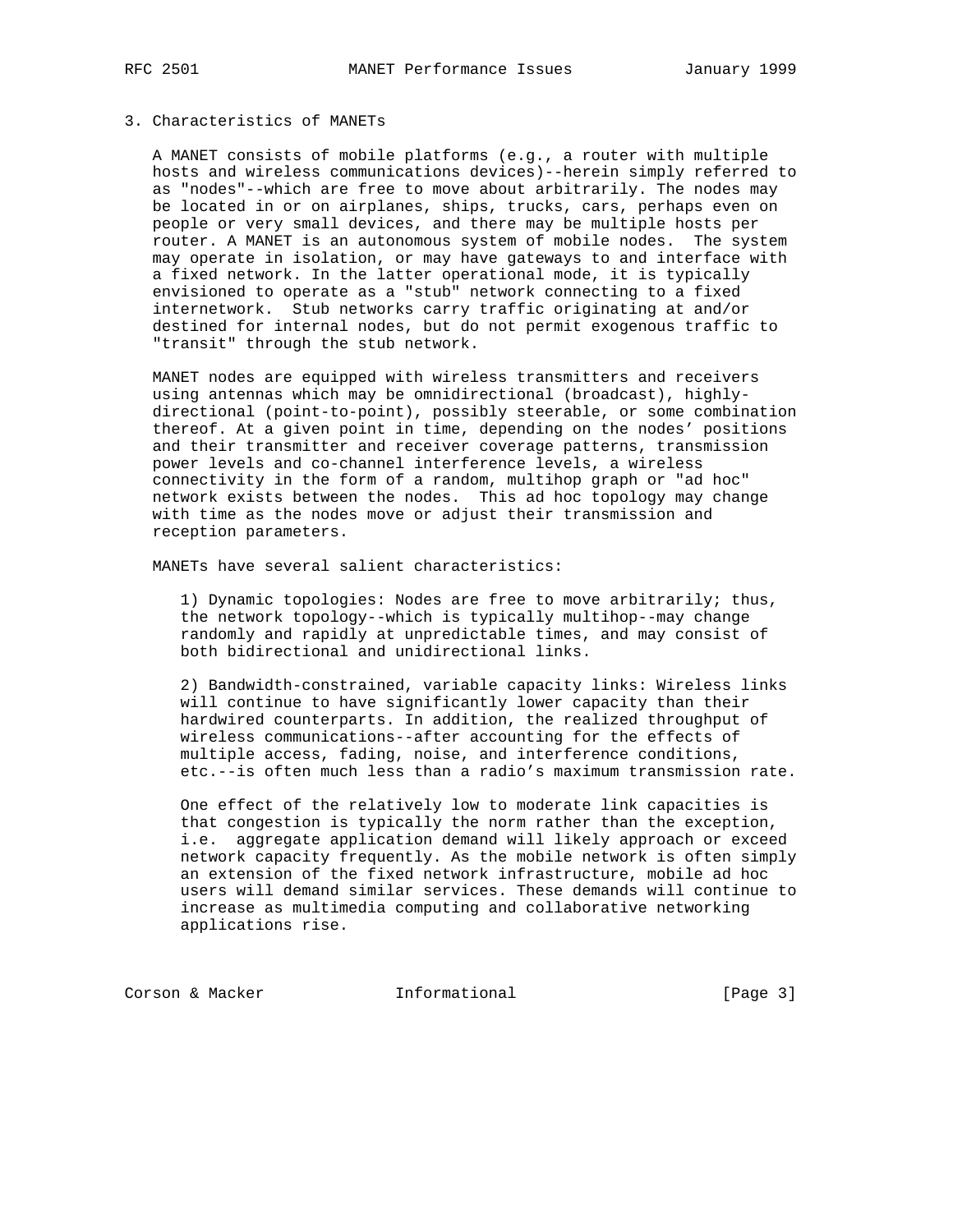3) Energy-constrained operation: Some or all of the nodes in a MANET may rely on batteries or other exhaustible means for their energy. For these nodes, the most important system design criteria for optimization may be energy conservation.

 4) Limited physical security: Mobile wireless networks are generally more prone to physical security threats than are fixed cable nets. The increased possibility of eavesdropping, spoofing, and denial-of-service attacks should be carefully considered. Existing link security techniques are often applied within wireless networks to reduce security threats. As a benefit, the decentralized nature of network control in MANETs provides additional robustness against the single points of failure of more centralized approaches.

 In addition, some envisioned networks (e.g. mobile military networks or highway networks) may be relatively large (e.g. tens or hundreds of nodes per routing area). The need for scalability is not unique to MANETS. However, in light of the preceding characteristics, the mechanisms required to achieve scalability likely are.

 These characteristics create a set of underlying assumptions and performance concerns for protocol design which extend beyond those guiding the design of routing within the higher-speed, semi-static topology of the fixed Internet.

4. Goals of IETF Mobile Ad Hoc Network (manet) Working Group

 The intent of the newly formed IETF manet working group is to develop a peer-to-peer mobile routing capability in a purely mobile, wireless domain. This capability will exist beyond the fixed network (as supported by traditional IP networking) and beyond the one-hop fringe of the fixed network.

 The near-term goal of the manet working group is to standardize one (or more) intra-domain unicast routing protocol(s), and related network-layer support technology which:

 \* provides for effective operation over a wide range of mobile networking "contexts" (a context is a set of characteristics describing a mobile network and its environment);

\* supports traditional, connectionless IP service;

 \* reacts efficiently to topological changes and traffic demands while maintaining effective routing in a mobile networking context.

Corson & Macker **Informational** [Page 4]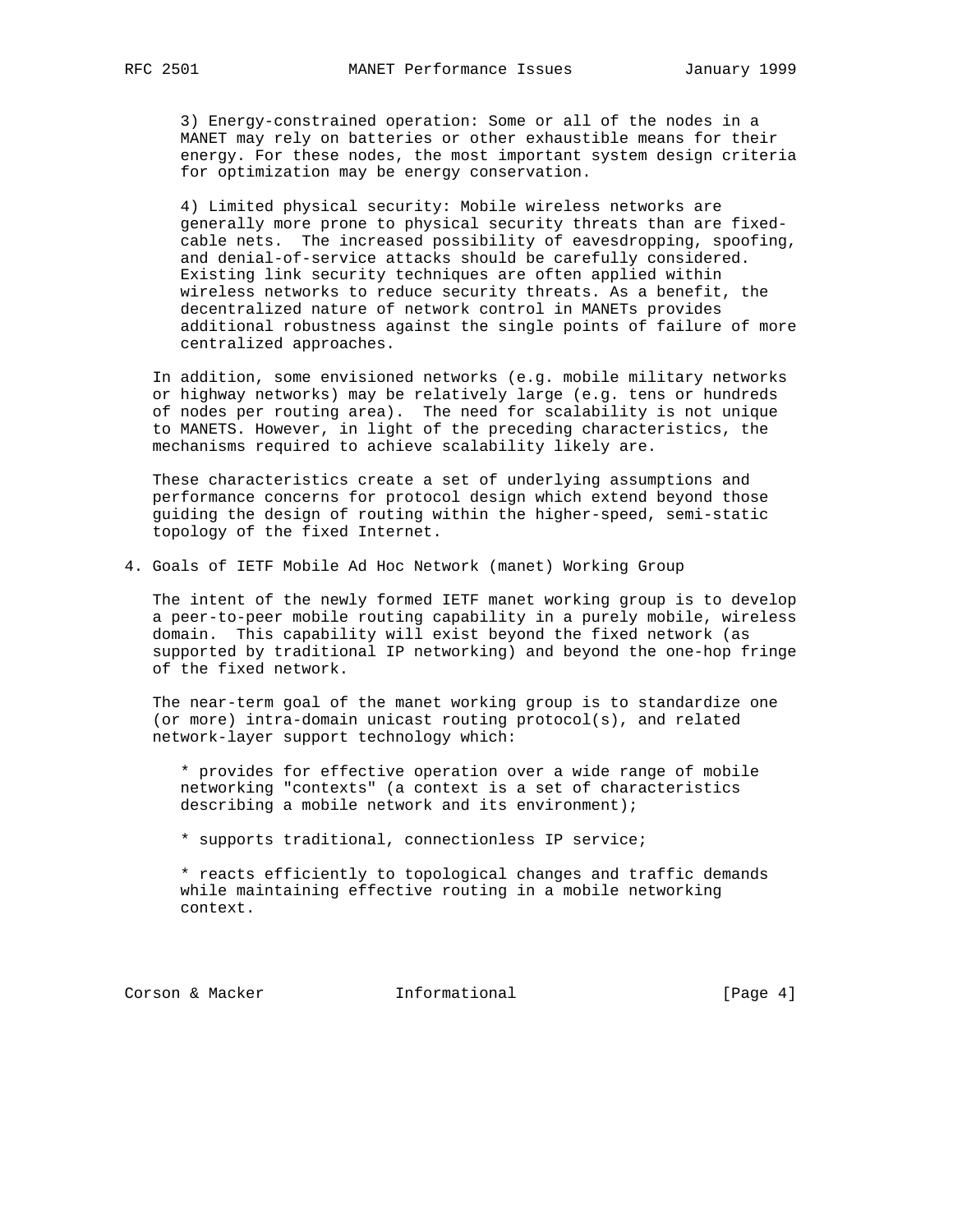The working group will also consider issues pertaining to addressing, security, and interaction/interfacing with lower and upper layer protocols. In the longer term, the group may look at the issues of layering more advanced mobility services on top of the initial unicast routing developed. These longer term issues will likely include investigating multicast and QoS extensions for a dynamic, mobile area.

# 5. IP-Layer Mobile Routing

 An improved mobile routing capability at the IP layer can provide a benefit similar to the intention of the original Internet, viz. "an interoperable internetworking capability over a heterogeneous networking infrastructure". In this case, the infrastructure is wireless, rather than hardwired, consisting of multiple wireless technologies, channel access protocols, etc. Improved IP routing and related networking services provide the glue to preserve the integrity of the mobile internetwork segment in this more dynamic environment.

 In other words, a real benefit to using IP-level routing in a MANET is to provide network-level consistency for multihop networks composed of nodes using a \*mixture\* of physical-layer media; i.e. a mixture of what are commonly thought of as subnet technologies. A MANET node principally consists of a router, which may be physically attached to multiple IP hosts (or IP-addressable devices), which has potentially \*multiple\* wireless interfaces--each interface using a \*different\* wireless technology. Thus, a MANET node with interfaces using technologies A and B can communicate with any other MANET node possessing an interface with technology A or B. The multihop connectivity of technology A forms a physical-layer multihop topology, the multihop connectivity of technology B forms \*another\* physical-layer topology (which may differ from that of A's topology), and the \*union\* of these topologies forms another topology (in graph theoretic terms--a multigraph), termed the "IP routing fabric", of the MANET. MANET nodes making routing decisions using the IP fabric can intercommunicate using either or both physical-layer topologies simultaneously. As new physical-layer technologies are developed, new device drivers can be written and another physical-layer multihop topology can be seamlessly added to the IP fabric. Likewise, older technologies can easily be dropped. Such is the functionality and architectural flexibility that IP-layer routing can support, which brings with it hardware economies of scale.

 The concept of a "node identifier" (separate and apart from the concept of an "interface identifier") is crucial to supporting the multigraph topology of the routing fabric. It is what \*unifies\* a set of wireless interfaces and identifies them as belonging to the same

Corson & Macker **Informational** [Page 5]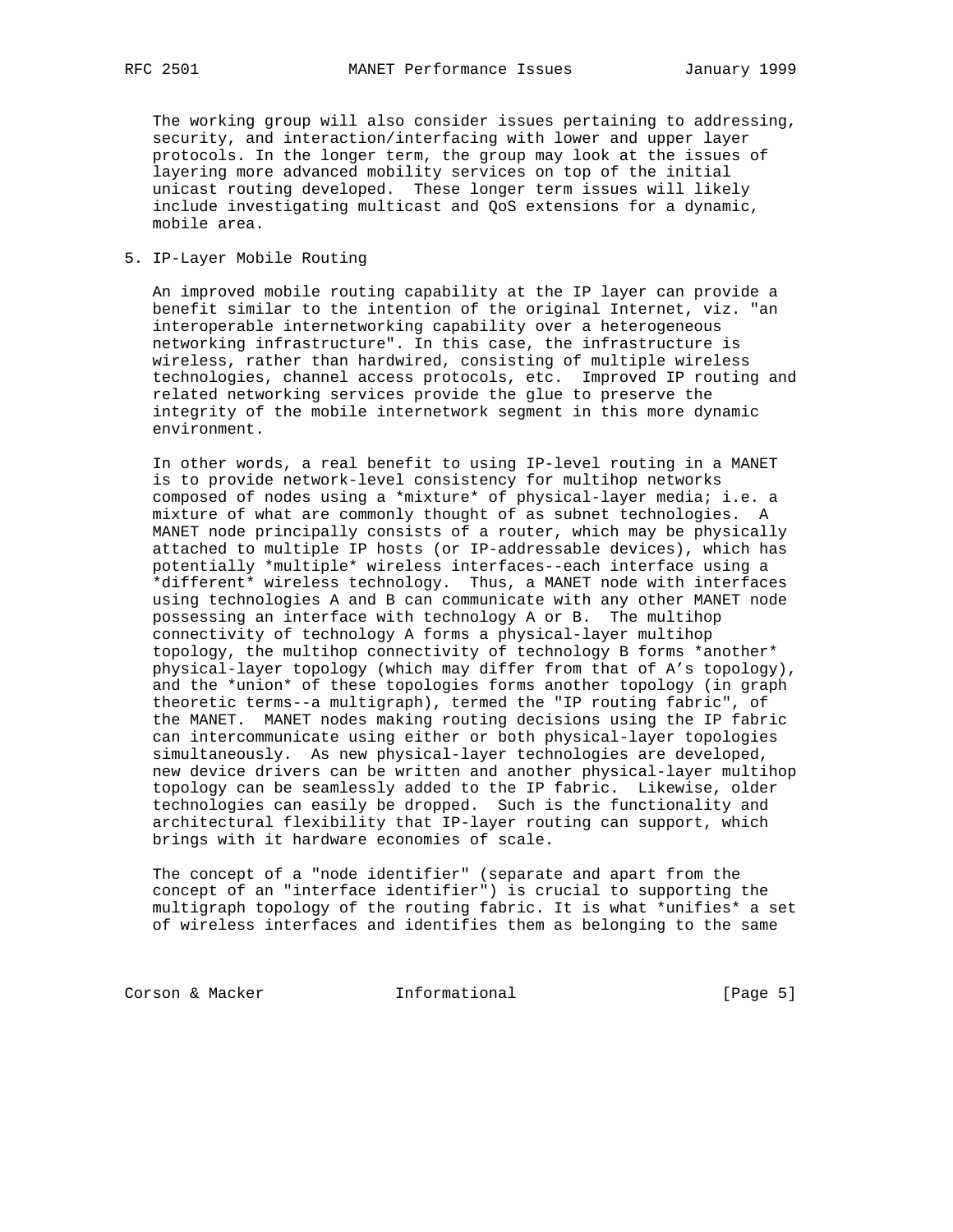mobile platform. This approach permits maximum flexibility in address assignment. Node identifiers are used at the IP layer for routing computations.

# 5.1. Interaction with Standard IP Routing

 In the near term, it is currently envisioned that MANETs will function as \*stub\* networks, meaning that all traffic carried by MANET nodes will either be sourced or sinked within the MANET. Because of bandwidth and possibly power constraints, MANETs are not presently envisioned to function as \*transit\* networks carrying traffic which enters and then leaves the MANET (although this restriction may be removed by subsequent technology advances). This substantially reduces the amount of route advertisement required for interoperation with the existing fixed Internet. For stub operation, routing interoperability in the near term may be achieved using some combination of mechanisms such as MANET-based anycast and mobile IP. Future interoperability may be achieved using mechanisms other than mobile IP.

 Interaction with Standard IP Routing will be greatly facilitated by usage of a common MANET addressing approach by all MANET routing protocols. Development of such an approach is underway which permits routing through a multi-technology fabric, permits multiple hosts per router and ensures long-term interoperability through adherence to the IP addressing architecture. Supporting these features appears only to require identifying host and router interfaces with IP addresses, identifying a router with a separate Router ID, and permitting routers to have multiple wired and wireless interfaces.

6. MANET Routing Protocol Performance Issues

 To judge the merit of a routing protocol, one needs metrics--both qualitative and quantitative--with which to measure its suitability and performance. These metrics should be \*independent\* of any given routing protocol.

 The following is a list of desirable qualitative properties of MANET routing protocols:

 1) Distributed operation: This is an essential property, but it should be stated nonetheless.

 2) Loop-freedom: Not required per se in light of certain quantitative measures (i.e. performance criteria), but generally desirable to avoid problems such as worst-case phenomena, e.g. a small fraction of packets spinning around in the network for arbitrary time periods. Ad hoc solutions such as TTL values can

Corson & Macker Informational [Page 6]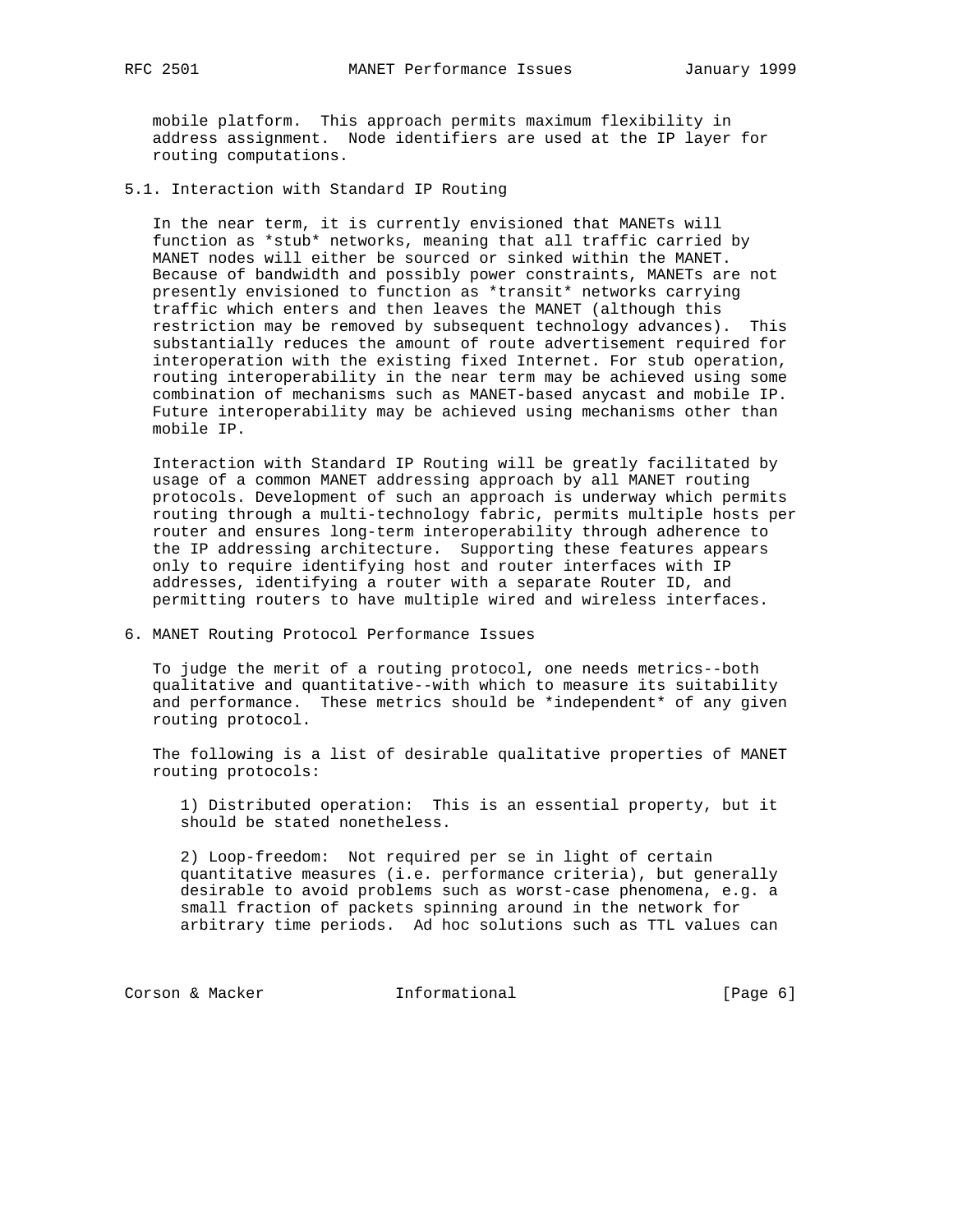bound the problem, but a more structured and well-formed approach is generally desirable as it usually leads to better overall performance.

 3) Demand-based operation: Instead of assuming an uniform traffic distribution within the network (and maintaining routing between all nodes at all times), let the routing algorithm adapt to the traffic pattern on a demand or need basis. If this is done intelligently, it can utilize network energy and bandwidth resources more efficiently, at the cost of increased route discovery delay.

 4) Proactive operation: The flip-side of demand-based operation. In certain contexts, the additional latency demand-based operation incurs may be unacceptable. If bandwidth and energy resources permit, proactive operation is desirable in these contexts.

 5) Security: Without some form of network-level or link-layer security, a MANET routing protocol is vulnerable to many forms of attack. It may be relatively simple to snoop network traffic, replay transmissions, manipulate packet headers, and redirect routing messages, within a wireless network without appropriate security provisions. While these concerns exist within wired infrastructures and routing protocols as well, maintaining the "physical" security of of the transmission media is harder in practice with MANETs. Sufficient security protection to prohibit disruption of modification of protocol operation is desired. This may be somewhat orthogonal to any particular routing protocol approach, e.g. through the application of IP Security techniques.

 6) "Sleep" period operation: As a result of energy conservation, or some other need to be inactive, nodes of a MANET may stop transmitting and/or receiving (even receiving requires power) for arbitrary time periods. A routing protocol should be able to accommodate such sleep periods without overly adverse consequences. This property may require close coupling with the link-layer protocol through a standardized interface.

 7) Unidirectional link support: Bidirectional links are typically assumed in the design of routing algorithms, and many algorithms are incapable of functioning properly over unidirectional links. Nevertheless, unidirectional links can and do occur in wireless networks. Oftentimes, a sufficient number of duplex links exist so that usage of unidirectional links is of limited added value. However, in situations where a pair of unidirectional links (in opposite directions) form the only bidirectional connection between two ad hoc regions, the ability to make use of them is valuable.

Corson & Macker **Informational** [Page 7]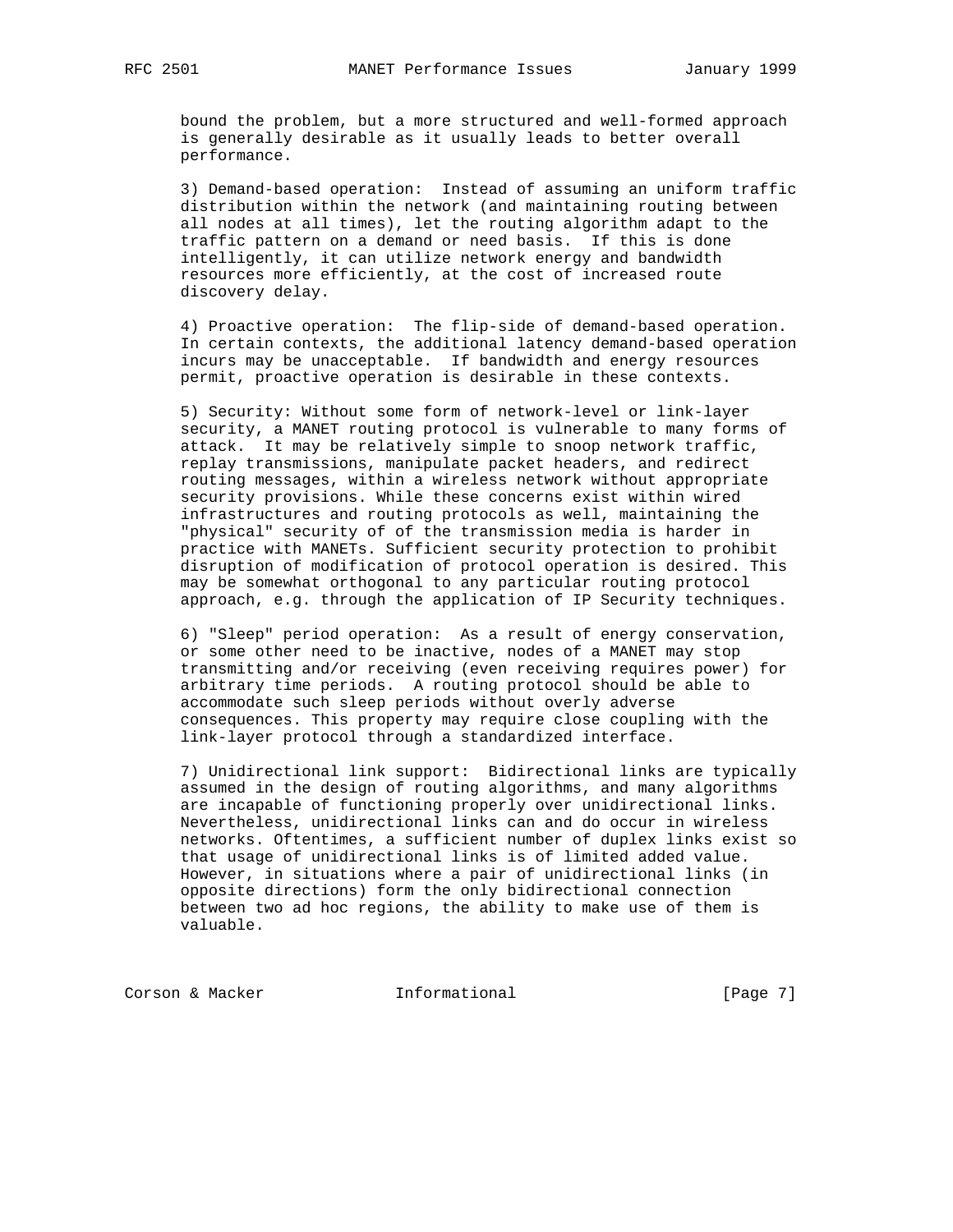The following is a list of quantitative metrics that can be used to assess the performance of any routing protocol.

 1) End-to-end data throughput and delay: Statistical measures of data routing performance (e.g., means, variances, distributions) are important. These are the measures of a routing policy's effectiveness--how well it does its job--as measured from the \*external\* perspective of other policies that make use of routing.

 2) Route Acquisition Time: A particular form of \*external\* end to-end delay measurement--of particular concern with "on demand" routing algorithms--is the time required to establish route(s) when requested.

 3) Percentage Out-of-Order Delivery: An external measure of connectionless routing performance of particular interest to transport layer protocols such as TCP which prefer in-order delivery.

 4) Efficiency: If data routing effectiveness is the external measure of a policy's performance, efficiency is the \*internal\* measure of its effectiveness. To achieve a given level of data routing performance, two different policies can expend differing amounts of overhead, depending on their internal efficiency. Protocol efficiency may or may not directly affect data routing performance. If control and data traffic must share the same channel, and the channel's capacity is limited, then excessive control traffic often impacts data routing performance.

 It is useful to track several ratios that illuminate the \*internal\* efficiency of a protocol in doing its job (there may be others that the authors have not considered):

 \* Average number of data bits transmitted/data bit delivered- this can be thought of as a measure of the bit efficiency of delivering data within the network. Indirectly, it also gives the average hop count taken by data packets.

 \* Average number of control bits transmitted/data bit delivered--this measures the bit efficiency of the protocol in expending control overhead to delivery data. Note that this should include not only the bits in the routing control packets, but also the bits in the header of the data packets. In other words, anything that is not data is control overhead, and should be counted in the control portion of the algorithm.

Corson & Macker **Informational** [Page 8]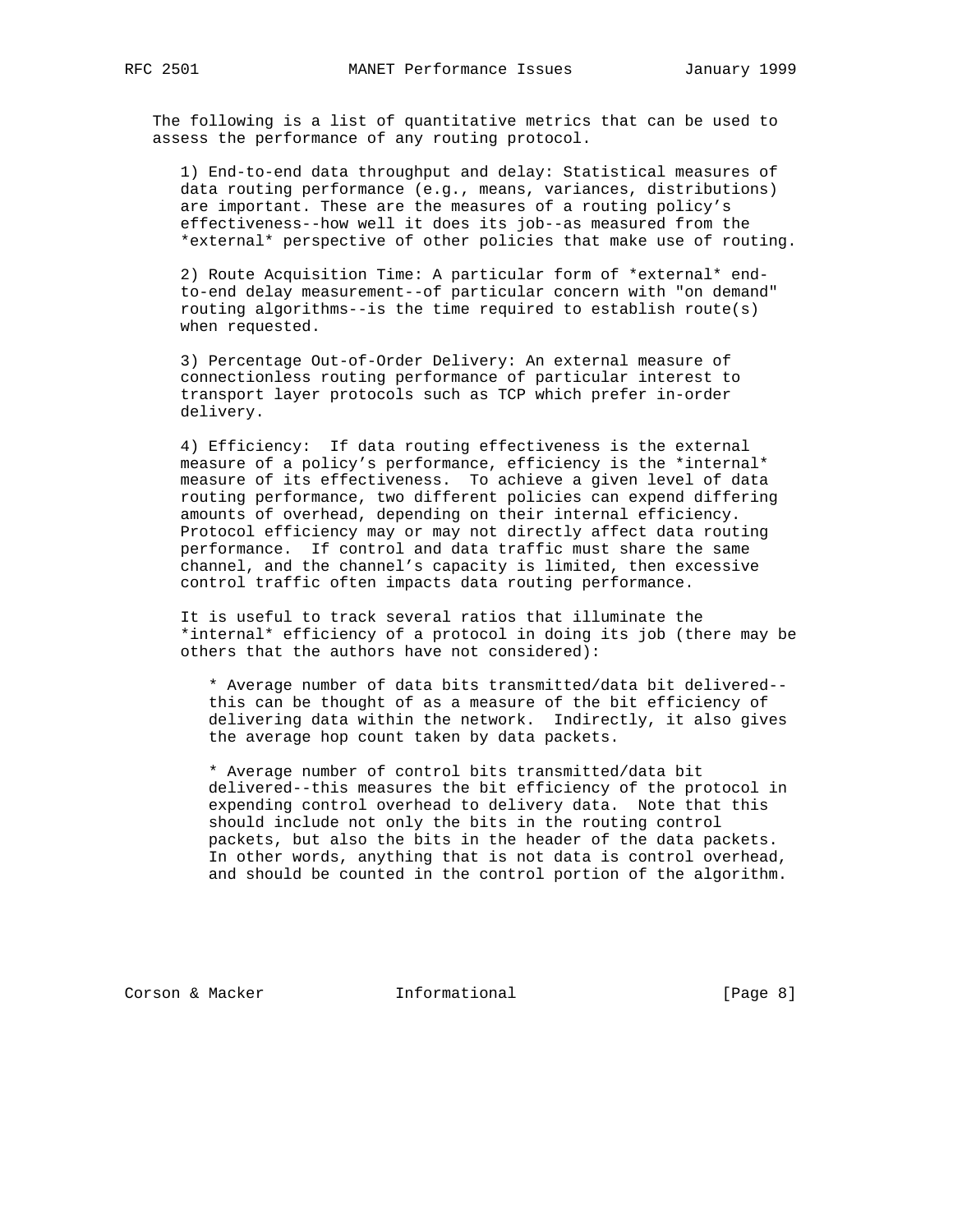\* Average number of control and data packets transmitted/data packet delivered--rather than measuring pure algorithmic efficiency in terms of bit count, this measure tries to capture a protocol's channel access efficiency, as the cost of channel access is high in contention-based link layers.

 Also, we must consider the networking \*context\* in which a protocol's performance is measured. Essential parameters that should be varied include:

1) Network size--measured in the number of nodes

 2) Network connectivity--the average degree of a node (i.e. the average number of neighbors of a node)

 3) Topological rate of change--the speed with which a network's topology is changing

 4) Link capacity--effective link speed measured in bits/second, after accounting for losses due to multiple access, coding, framing, etc.

 5) Fraction of unidirectional links--how effectively does a protocol perform as a function of the presence of unidirectional links?

 6) Traffic patterns--how effective is a protocol in adapting to non-uniform or bursty traffic patterns?

 7) Mobility--when, and under what circumstances, is temporal and spatial topological correlation relevant to the performance of a routing protocol? In these cases, what is the most appropriate model for simulating node mobility in a MANET?

 8) Fraction and frequency of sleeping nodes--how does a protocol perform in the presence of sleeping and awakening nodes?

 A MANET protocol should function effectively over a wide range of networking contexts--from small, collaborative, ad hoc groups to larger mobile, multihop networks. The preceding discussion of characteristics and evaluation metrics somewhat differentiate MANETs from traditional, hardwired, multihop networks. The wireless networking environment is one of scarcity rather than abundance, wherein bandwidth is relatively limited, and energy may be as well.

 In summary, the networking opportunities for MANETs are intriguing and the engineering tradeoffs are many and challenging. A diverse set of performance issues requires new protocols for network control.

Corson & Macker **Informational** [Page 9]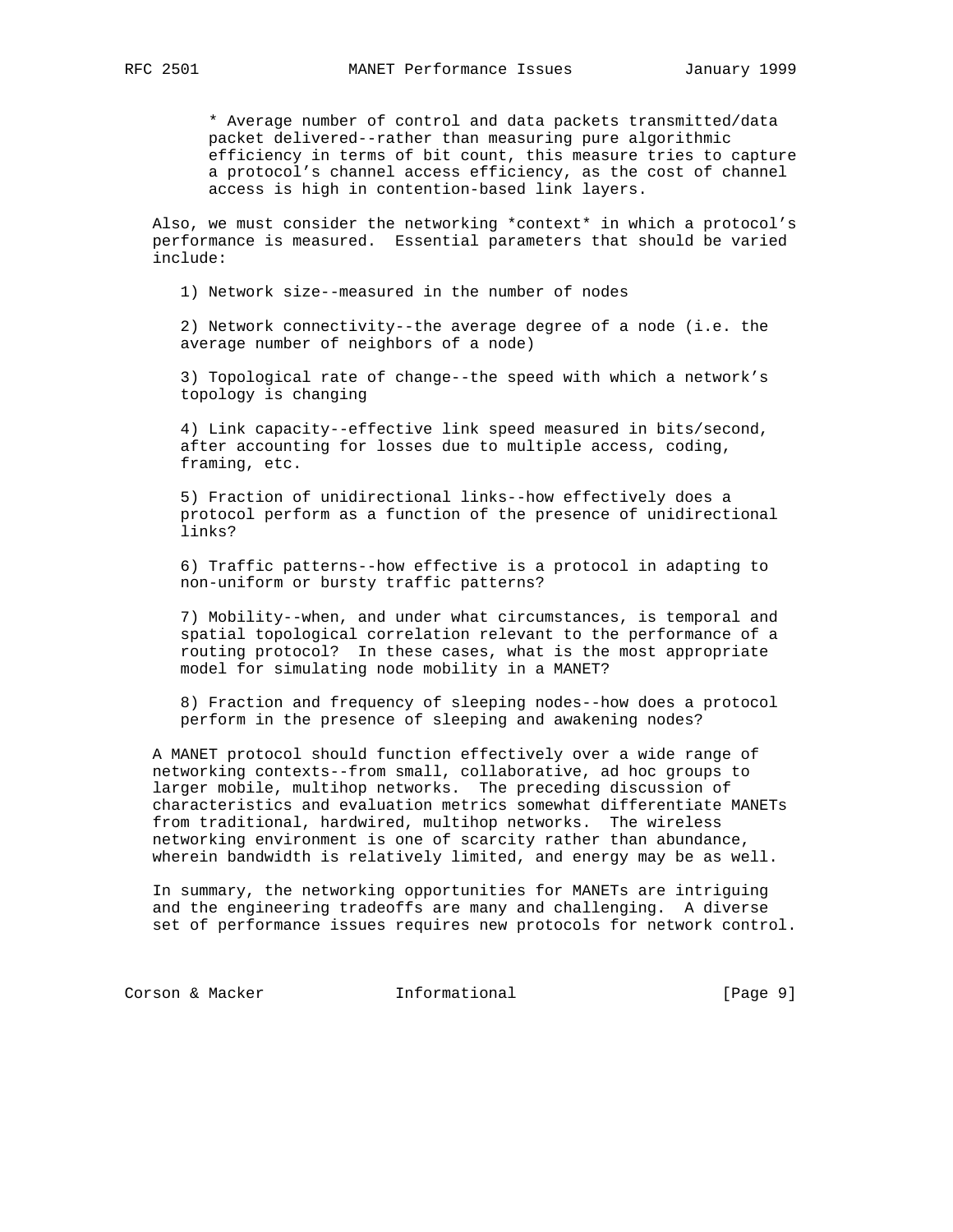A question which arises is "how should the \*goodness\* of a policy be measured?". To help answer that, we proposed here an outline of protocol evaluation issues that highlight performance metrics that can help promote meaningful comparisons and assessments of protocol performance. It should be recognized that a routing protocol tends to be well-suited for particular network contexts, and less well suited for others. In putting forth a description of a protocol, both its \*advantages\* and \*limitations\* should be mentioned so that the appropriate networking context(s) for its usage can be identified. These attributes of a protocol can typically be expressed \*qualitatively\*, e.g., whether the protocol can or cannot support shortest-path routing. Qualitative descriptions of this nature permit broad classification of protocols, and form a basis for more detailed \*quantitative\* assessments of protocol performance. In future documents, the group may put forth candidate recommendations regarding protocol design for MANETs. The metrics and the philosophy presented within this document are expected to continue to evolve as MANET technology and related efforts mature.

7. Security Considerations

 Mobile wireless networks are generally more prone to physical security threats than are fixed, hardwired networks. Existing link level security techniques (e.g. encryption) are often applied within wireless networks to reduce these threats. Absent link-level encryption, at the network layer, the most pressing issue is one of inter-router authentication prior to the exchange of network control information. Several levels of authentication ranging from no security (always an option) and simple shared-key approaches, to full public key infrastructure-based authentication mechanisms will be explored by the group. As an adjunct to the working groups efforts, several optional authentication modes may be standardized for use in MANETs.

- 8. References
	- [1] Adamson, B., "Tactical Radio Frequency Communication Requirements for IPng", RFC 1677, August 1994.

Corson & Macker Informational [Page 10]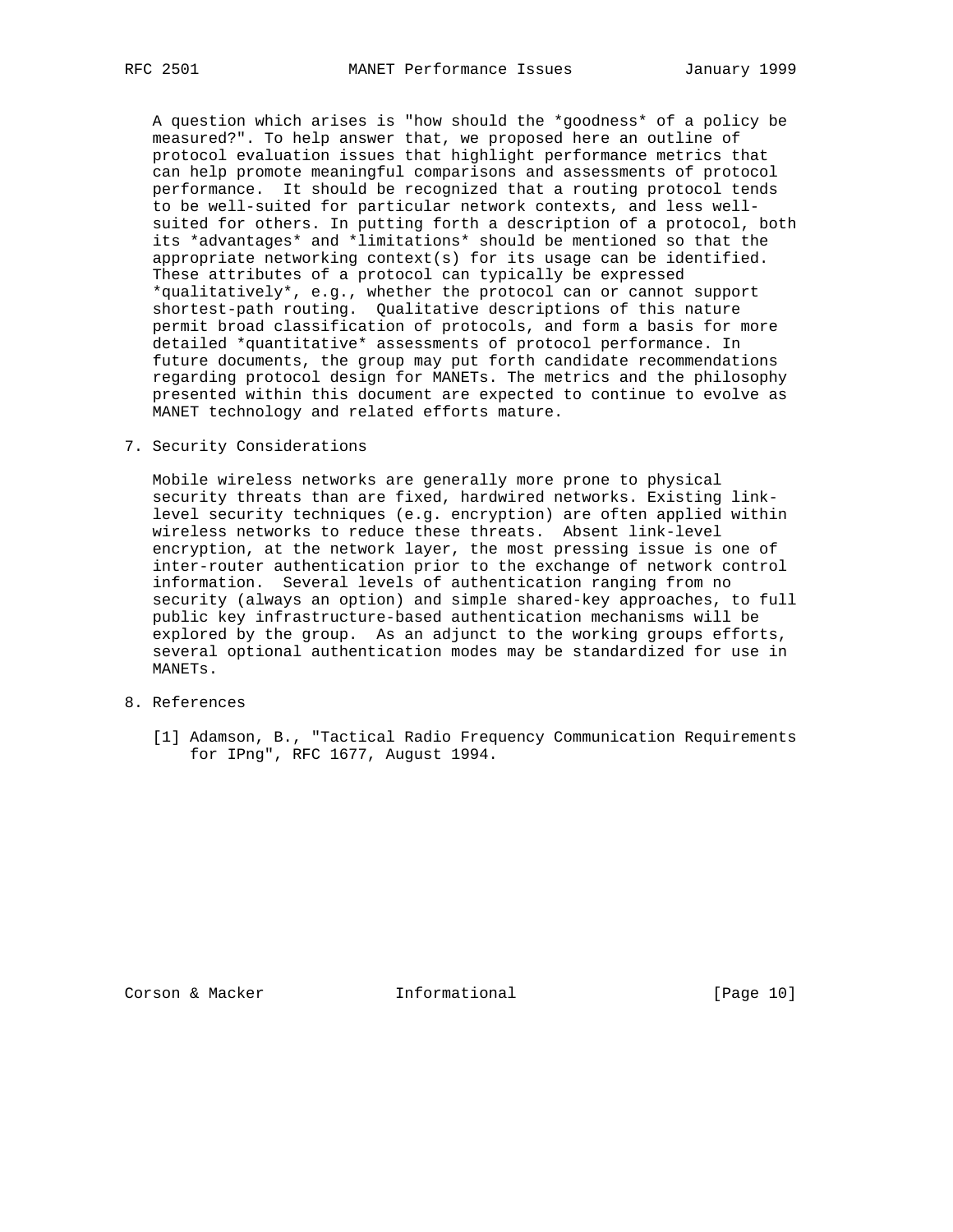Authors' Addresses

 M. Scott Corson Institute for Systems Research University of Maryland College Park, MD 20742

 Phone: (301) 405-6630 EMail: corson@isr.umd.edu

 Joseph Macker Information Technology Division Naval Research Laboratory Washington, DC 20375

 Phone: (202) 767-2001 EMail: macker@itd.nrl.navy.mil